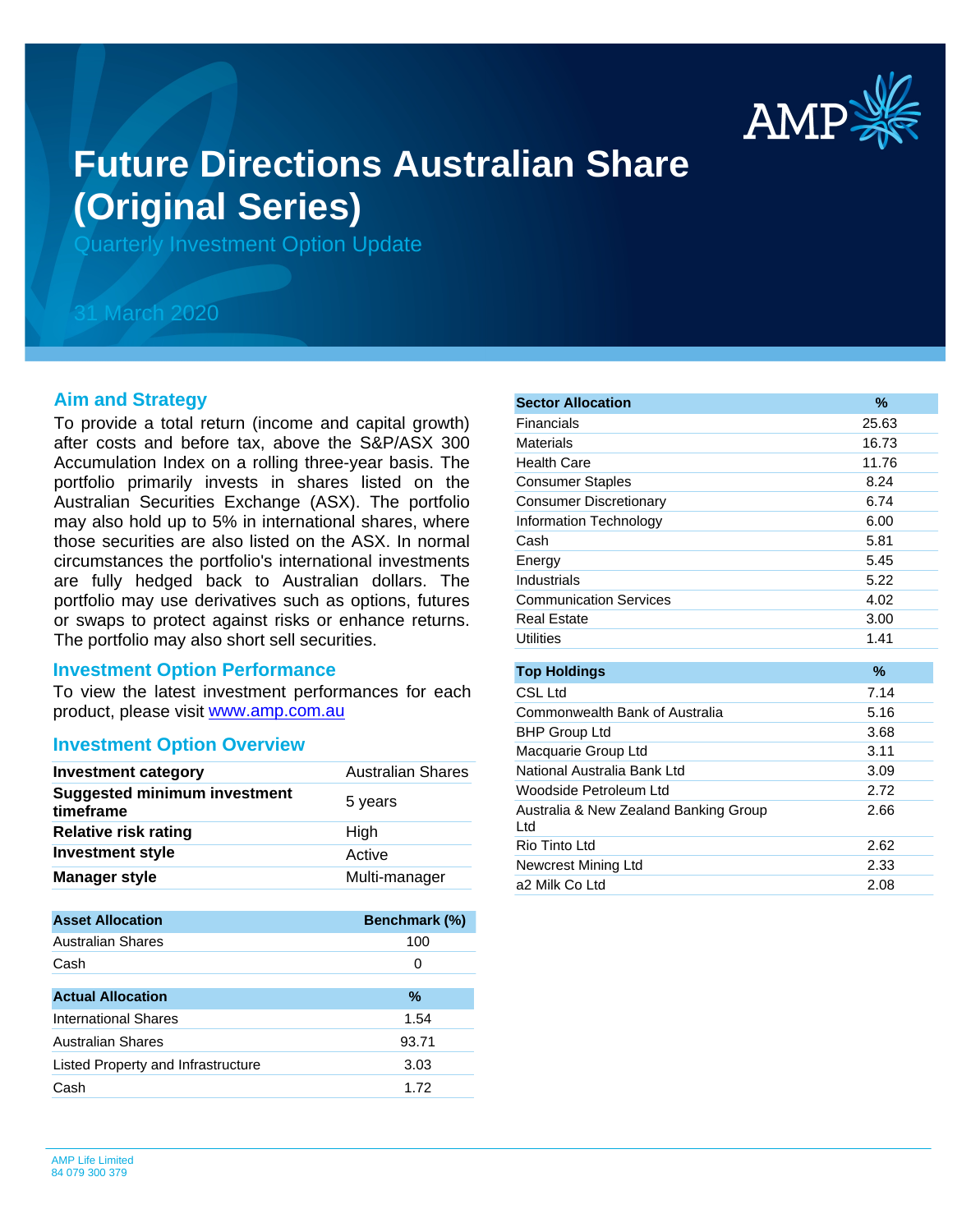### **Fund Performance**

In what was a very difficult period, the Fund posted a negative absolute return, but modestly outperformed its benchmark over the March quarter (before fees). All four of the Fund's underlying managers posted negative absolute returns, but ECP, Alphinity and AMP Capital outperformed their respective benchmarks, while Allan Gray underperformed its benchmark.

Sector allocation was the main driver of the outperformance, while stock selection modestly detracted from relative returns. Regarding sector allocation, the main contributors to relative returns were underweight exposures to real estate, financials and industrials, and an overweight exposure to consumer staples. The main detractors were an overweight exposure to energy and underweight exposures to Health Care and Utilities.

Regarding stock selection, the main detractors from relative returns were positions in financials and materials stocks, while the main positive contributors were positions in consumer staples and information technology stocks.

The largest individual detractors from relative returns were overweight positions in Corporate Travel Management and Woodside Petroleum, and an underweight position in the CSL Limited. Corporate Travel Management fell significantly (-56.8%) due to heightened concerns about the spread of COVID-19 and the impact the containment measures are having on travel, and petroleum explorer Woodside Petroleum declined (-45.6%) as crude oil prices weakened. Meanwhile, global biotechnology company CSL climbed (+8.1%) as it continued to benefit from being the world's largest producer of immunoglobulin, which is in short supply, and as it opens plasma collection centres faster than its main competitors.

The largest positive contributors to relative returns were overweight positions in Metcash and a2 Milk, and an underweight position in Scentre Group. Supermarket owner Metcash rallied strongly (+22.6%) and milk producer a2 Milk gained (+16.1%) as consumers raced to stock up on food and other essential household items as COVID-19 containment measures were rolled out. Meanwhile shopping centre landlord Scentre Group dropped (-57.9%) as the COVID-19 containment measures could see tenants push for rent relief or experience credit issues.

#### **Market Review**

Australian shares were hit heavily by the COVID-19 crisis in the March quarter, falling by 23.1%, as measured by the S&P/ASX200 index on a total return basis. This was despite a strong performance in January which led to record highs being touched early in the quarter, before fears grew around the COVID-19 virus and the likely sharp economic downturn it has caused. This resulted in large amounts of indiscriminate panic-selling, particularly during mid-to-late quarter. While the virus and its associated lockdowns are causing a significant and sharp effect on earnings, it is still the general (and a mostly logical) consensus that this will be temporary in nature, although the timeframe is hard to accurately forecast. Nonetheless, some areas of apparent good value emerged from the broad sell-down, albeit many companies withdrew their forward guidance given a lack of earnings visibility and flagged that dividends may be impacted. Positive for shares, the Australian government announced an enormous amount of targeted fiscal stimulus, totalling around A\$200 billion or 10% of GDP, which is nearly double that of the stimulus injected during the Global Financial Crisis. The RBA also cut the official cash rate to 0.25% and announced low-cost funding for banks, at 0.25% for three years.

#### **Outlook**

Australian shares will likely remain to be strongly influenced by global markets, as the impact of the COVID-19 virus plays out. Australia's economic growth is likely to sharply fall, though similar to its international peers, this is likely to be temporary and bounce back at some stage. Valuations now appear significantly cheaper after the recent virus-related falls and relative to low bond yields, though given the lack of earnings visibility over the shorter term, a degree of caution is appropriate. Highly supportive Australian monetary and fiscal policy should also aid markets over the medium term.